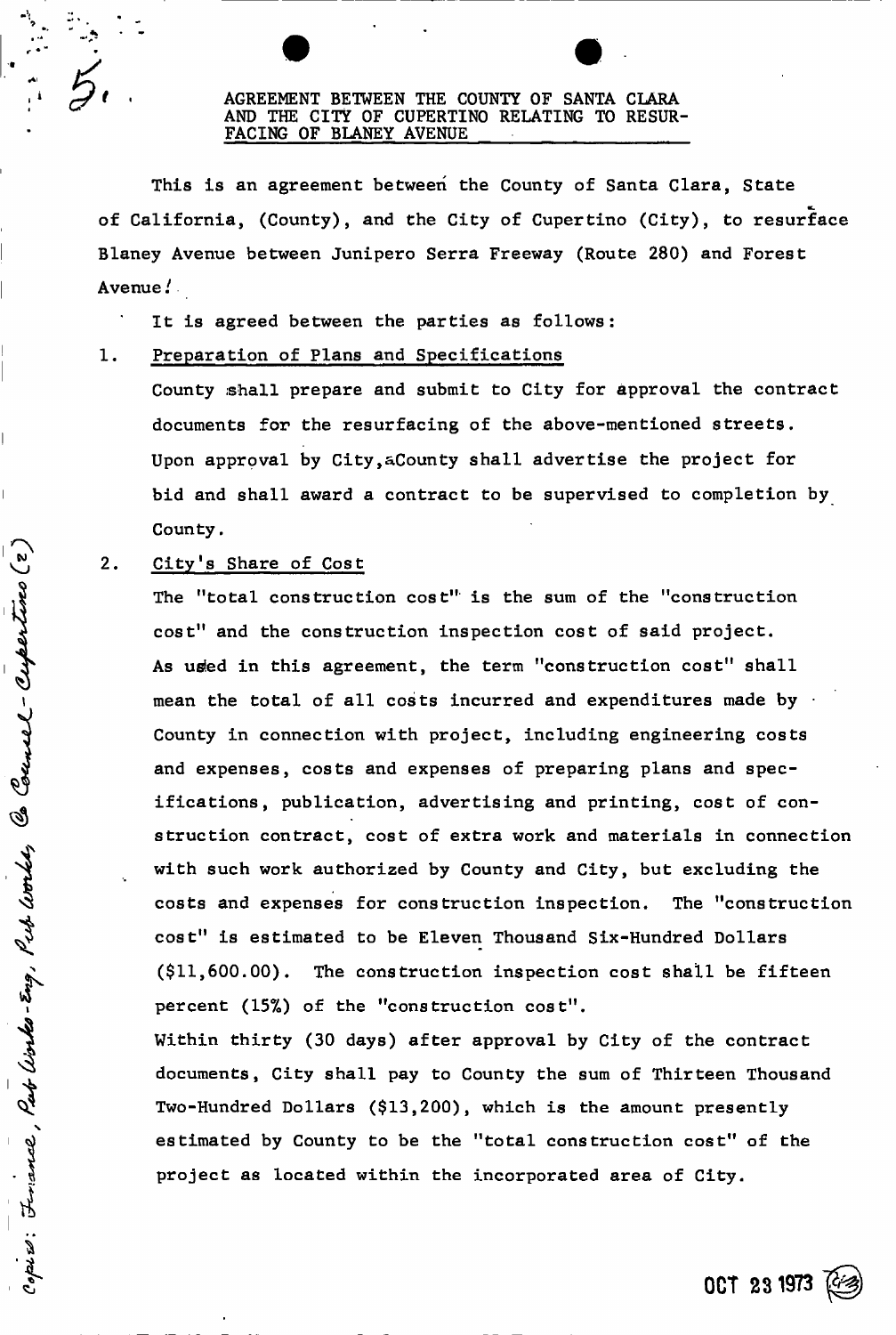## Insurance

 $3.$ 

े

County shall require any contractor awarded a contract for any portion of the project to secure and maintain in full force and effect at all times during the construction of the project and until the project is accepted by County, public liability and property damage insurance in forms and- limits of liability satisfactory and acceptable to both City and County, insuring the City and County and their respective officers and employees from and against any claim, loss, liability, cost or expense arising out of or in any way connected with the construction of the project.

 $-2-$ 

The aforementioned policy shall contain a provision that the insurance afforded thereby to City and County and their respective officers and employees shall be primary insurance to the full limits of liability of the policy and that if the City or County or their respective officers and employees have other insurance against a loss covered by such policy that other insurance shall be excess insurance only.

### 4. Final Accounting

Upon completion of the project, County shall submit to City a final accounting of the "total construction cost". In the event this final accounting shows that the sum advanced to County by City as required in paragraph 2 of this agreement is less than the total construction cost for improving the above-mentioned streets, City shall pay County the difference within sixty (60) days from receipt of the final accounting. However, in the event this final accounting shows that the sum advanced to County is more than the total construction cost, County shall return the difference to City within sixty (60) days.

#### Records and Accounts  $5.$

5. County shall keep, maintain and render available for inspection by City or its authorized representatives records and books which will provide a complete and accurate account of all costs, fees, and expenditures made by County on construction costs of the project.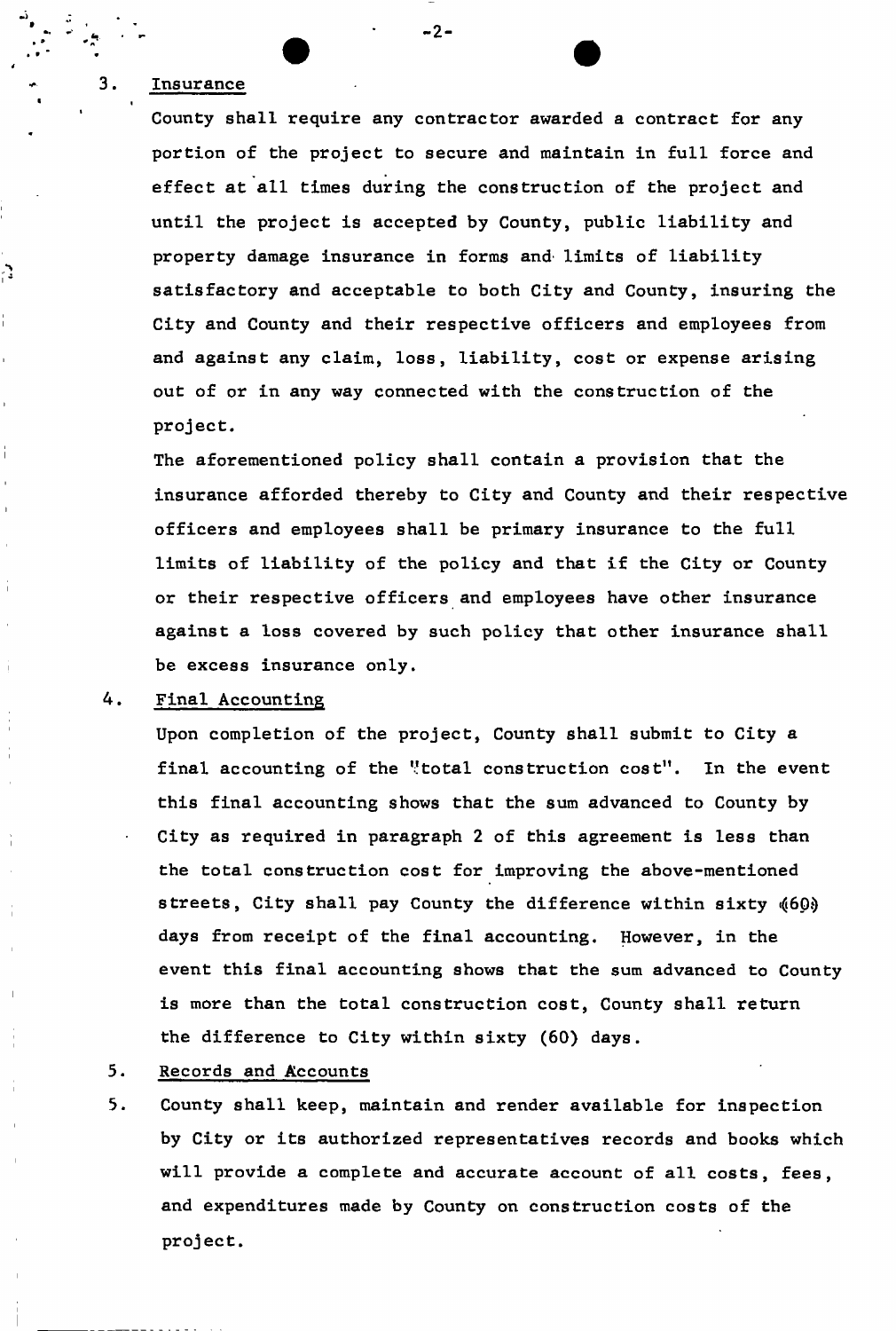# **Termination**

6.

**<sup>N</sup>**.-3-

This agreement shall terminate on December 1, 1973 if County has not awarded a contract for construction of the above-mentioned project prior to that date. In the event of such a termination, County shall refund to City all sums advanced under paragraph 2 of this agreement.

IN WITNESS WHEREOF, THE PARTEES HERETO HAVE EXECUTED THIS AGREEMENT ON:

| September 17, 1973 | By City of Cupertino |
|--------------------|----------------------|
| 0CT 23 1973        | By County            |
|                    |                      |

ATTEST: DONALD M. RAINS, Clerk Board of Supervisors

**Voecks Assistant Clerk** 

COUNTY OF SANTA CLARA

Chairman, Board of Supervisors County of Santa Clara, State of California

APPROVED AS TO FORM:

*JL su^JL*  Courty Counsel

CITY OF CUPERTANO Mayor

APPROVED AS TO FORM:  $\tt Clty$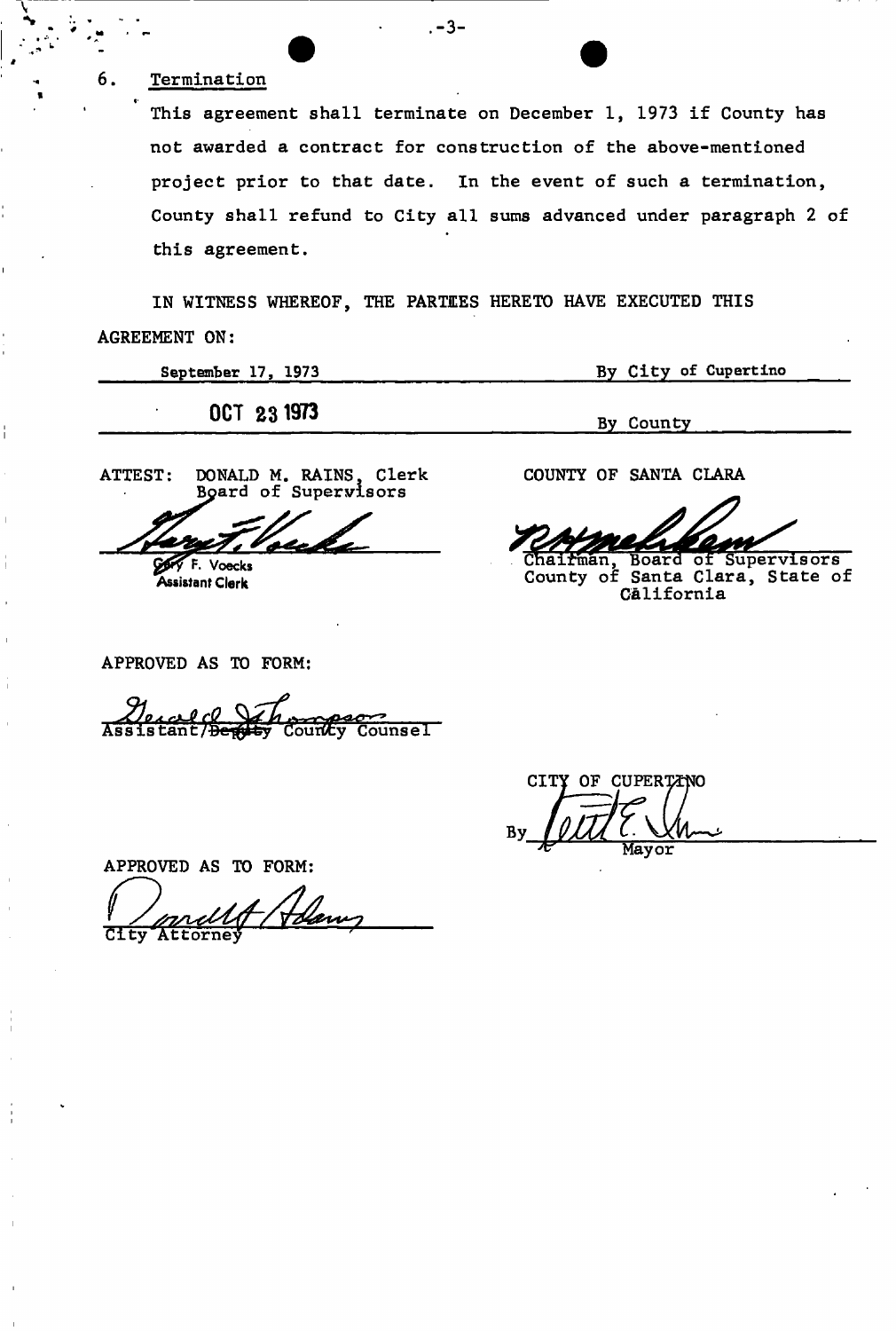## **RESOLUTION NO. 3544**

## **A RESOLUTION OF THE CITY COUNCIL OF THE CITY OF CUPERTINO AUTHORIZING THE EXECUTION OF AN AGREEMENT BETWEEN THE COUNTY OF SANTA CLARA AND THE CITY OF CUPERTINO RELATIVE TO RESURFACING OF BLANEY AVENUE**

**WHEREAS, there has been presented to the City Council an agreement by and between the County of Santa Clara and the City of Cupertino calling for the County to perform the resurfacing of Blaney Avenue between Junipero Serra Freeway (Route 280) and Forest Avenue; and** 

**WHEREAS, the terms and conditions of said agreement have been approved by the Director of Public Works and the City Attorney;** 

**NOW, THEREFORE, BE IT RESOLVED, that the Mayor and the City Clerk are hereby authorized to execute the agreement herein referred to in behalf of the City of Cupertino.** 

**PASSED AND ADOPTED at a regular meeting of the City Council of**  the City of Cupertino this 17th day of September 1973, by **the following vote:** 

AYES: Councilmen - Frolich, Jackson, Sparks, Irwin

**NOES: Councilmen - None** 

**ABSENT: Councilmen - Meyers** 

### **APPROVED:**

**/s/ Keith E. Irwin** 

**Mayor, City of Cupertino** 

**ATTEST:** 

/s/ Wm. **E. Ryder'** 

**City .Clerk**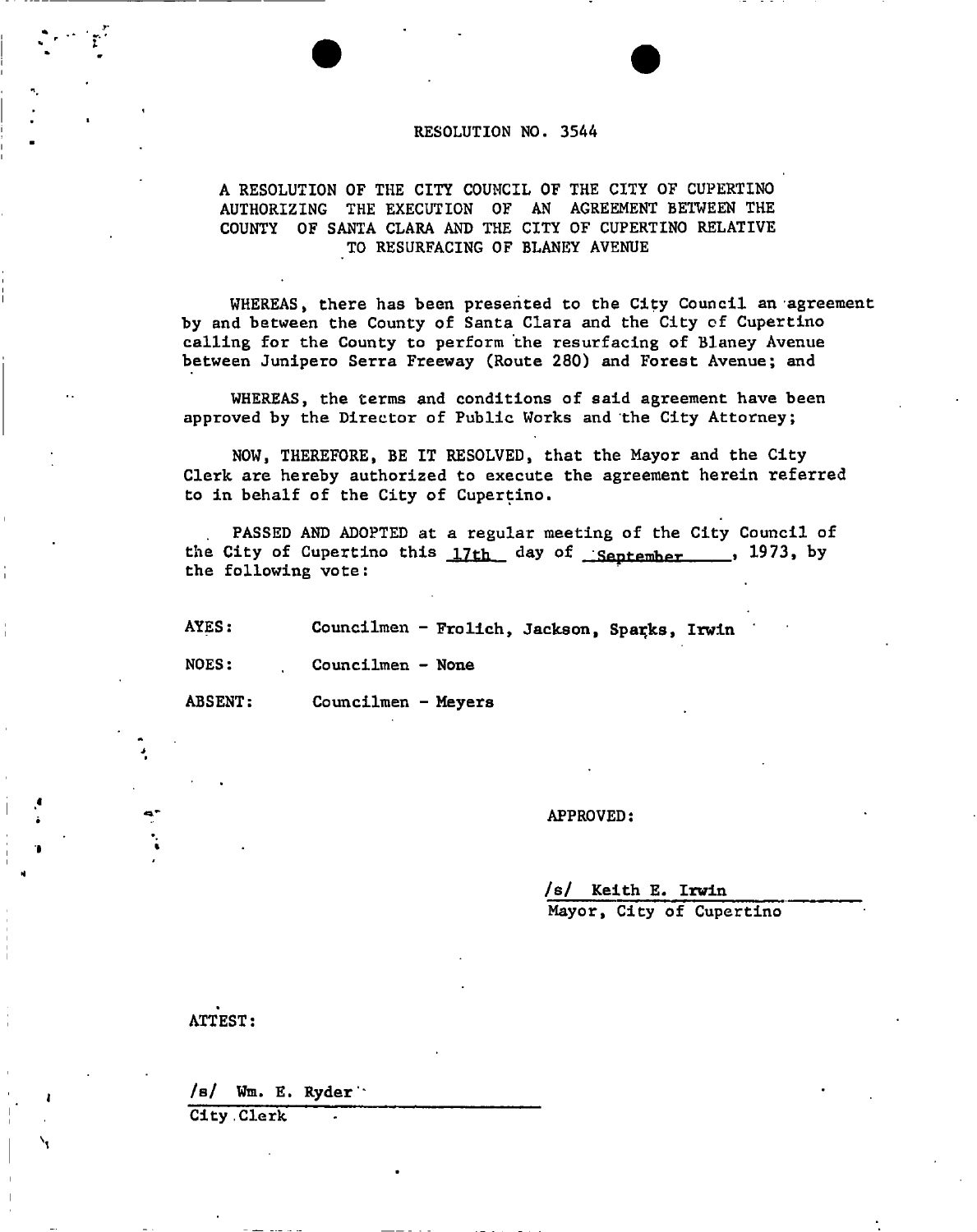THIS IS TO CERTIFY. THAT THE WITHIN<br>INSTRUMENT IS A TRUE AND CORRECT COPY<br>OF THE ORIGINAL ON FILE IN THIS OFFICE. ATTEST VERY OF THE CITY OF CUPERTING  $27.19$  $73$ 

Clean Vo BY. へ ሬ eA

 $\mathbf{I}$ 

 $\epsilon$ 

 $\overline{1}$  $\overline{\phantom{a}}$  $\overline{1}$ 

 $\bar{1}$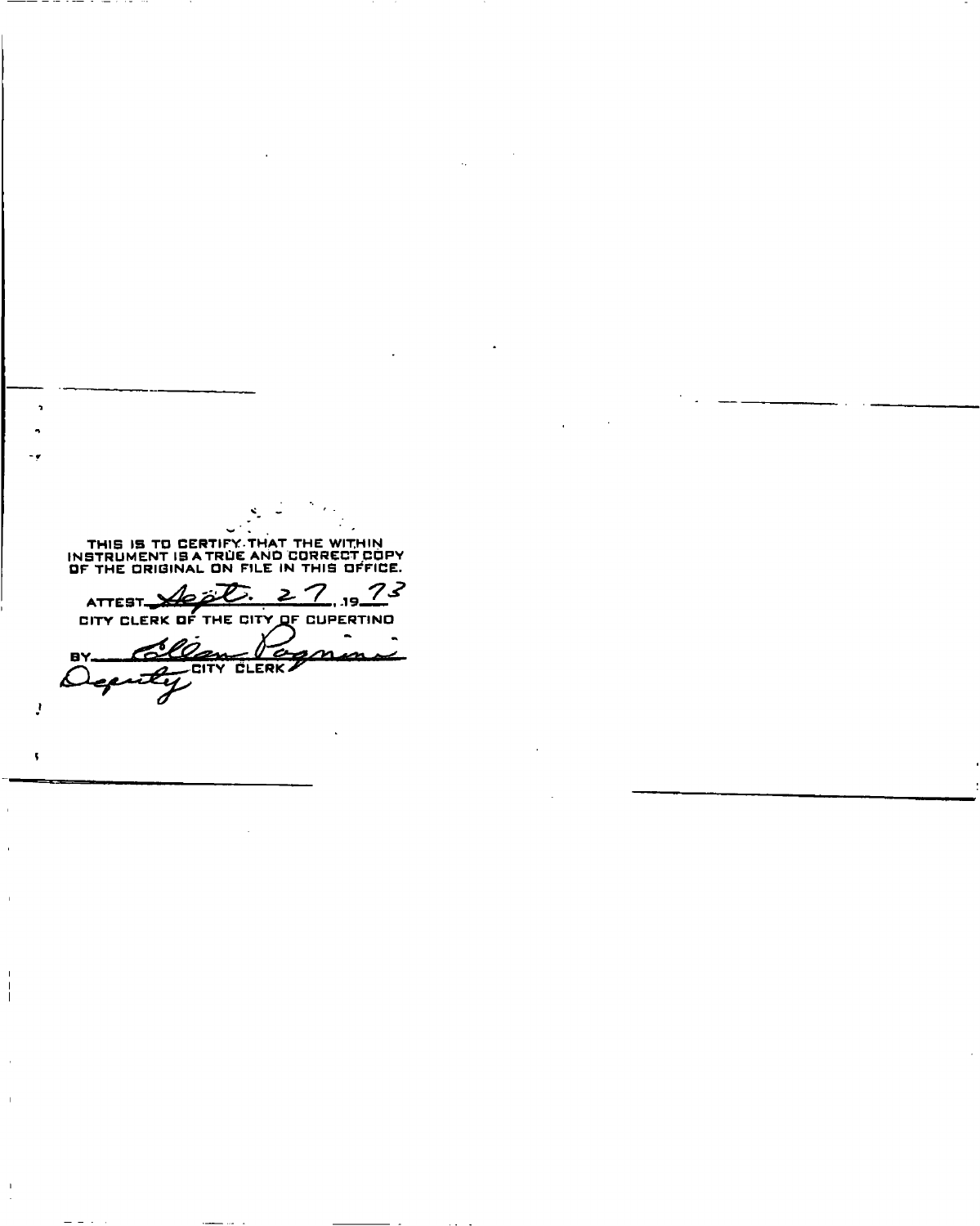| Change Order No. |
|------------------|

- 74

## **BOARD OF SUPERVISORS SANTA CLABA COUNTY**

October 24, 1973 DATE...

|                                         | Cost Sharing<br>The following contract was awarded or change order was approved by the                    |
|-----------------------------------------|-----------------------------------------------------------------------------------------------------------|
| Board of Supervisors at a meeting held: |                                                                                                           |
|                                         | October 23 19 73                                                                                          |
|                                         | Project to be charged Resurfacing of Blaney Avenue                                                        |
|                                         | For the amount of \$ See Agreement<br>City of Cupertino<br>Contractor 10300 Torra Avenue, Cupertino 95014 |
|                                         |                                                                                                           |
| <b>Budget Item.</b>                     |                                                                                                           |

**DONALD M» RAINS** 

**Clerk of the Board** 

**a gh** 

5

 $\begin{picture}(220,20) \put(0,0){\vector(0,1){10}} \put(15,0){\vector(0,1){10}} \put(15,0){\vector(0,1){10}} \put(15,0){\vector(0,1){10}} \put(15,0){\vector(0,1){10}} \put(15,0){\vector(0,1){10}} \put(15,0){\vector(0,1){10}} \put(15,0){\vector(0,1){10}} \put(15,0){\vector(0,1){10}} \put(15,0){\vector(0,1){10}} \put(15,0){\vector(0,1){10}} \put(15,0){\vector($ 

Í

WHITE ----- CONTROLLER<br>CANARY --- FILE<br>PINK ---- PUBLIC WORKS<br>GOLD ROD PUBLIC WORKS

 $8128$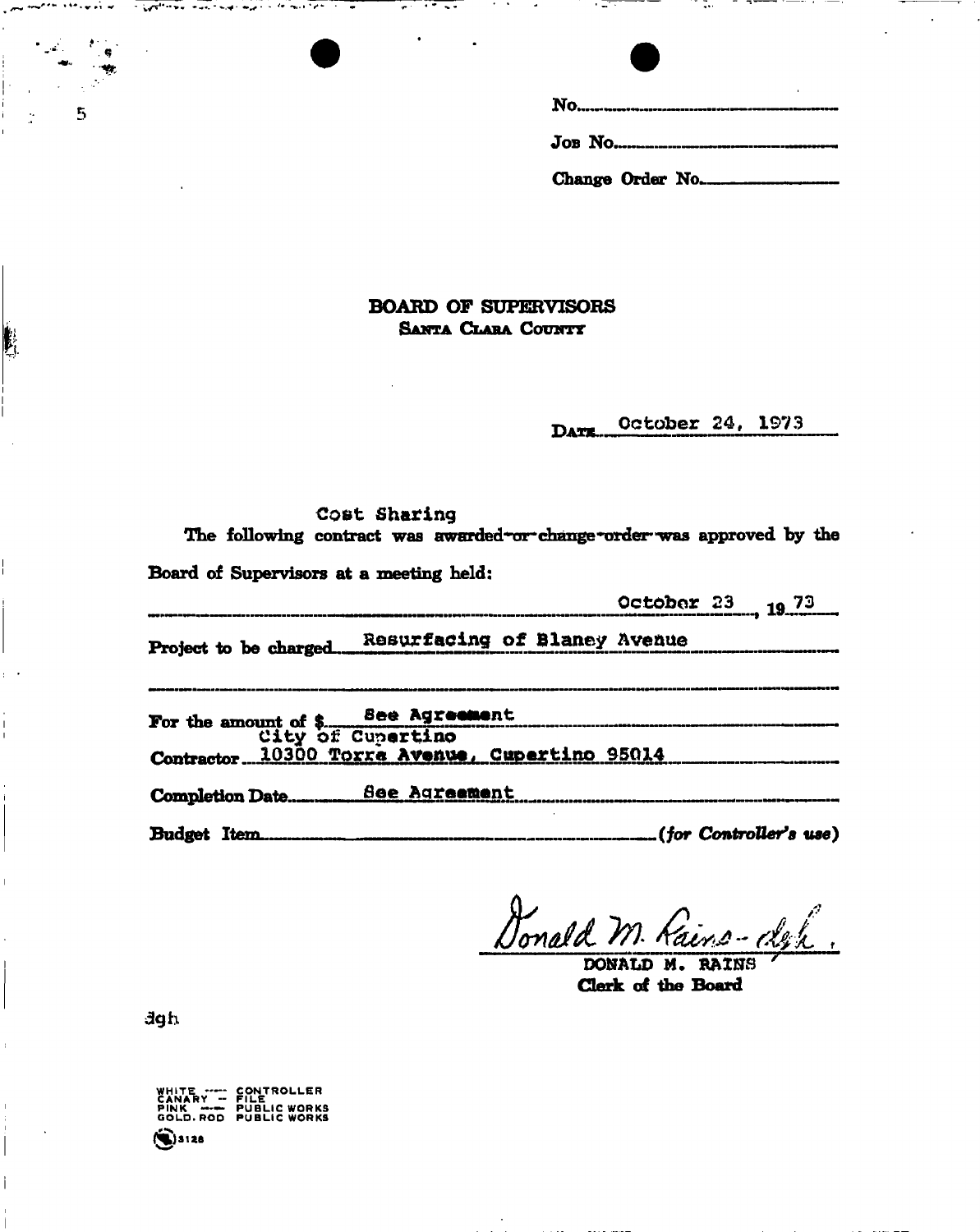October 23, 1973

 $\mathbf{r} = \mathbf{r}$  .

City Clerk City of Cupertino  $\sim 10^{11}$  k  $\pm$ 10300 Torre Avenue Cupertino, California 95014

Subjects Agreement with the City of Cupertino Relating to Resurfacing of Blaney Avenue

Dear Sirs

Enclosed you will find a fully executed copy of the subject Agreement between the County of Santa Clara and the party named above. The Board of Supervisors at its regularly scheduled meeting on October 23, 1973 approved this Agreement on behalf of the County.

The enclosed copy is for your records.

Very truly yours,

BOARD OF SUPERVISORS Donald M. Rains. Clerk

Bys

Deputy Clerk

DMR/dgh **Endosure** 

ccs Public Works - Engineering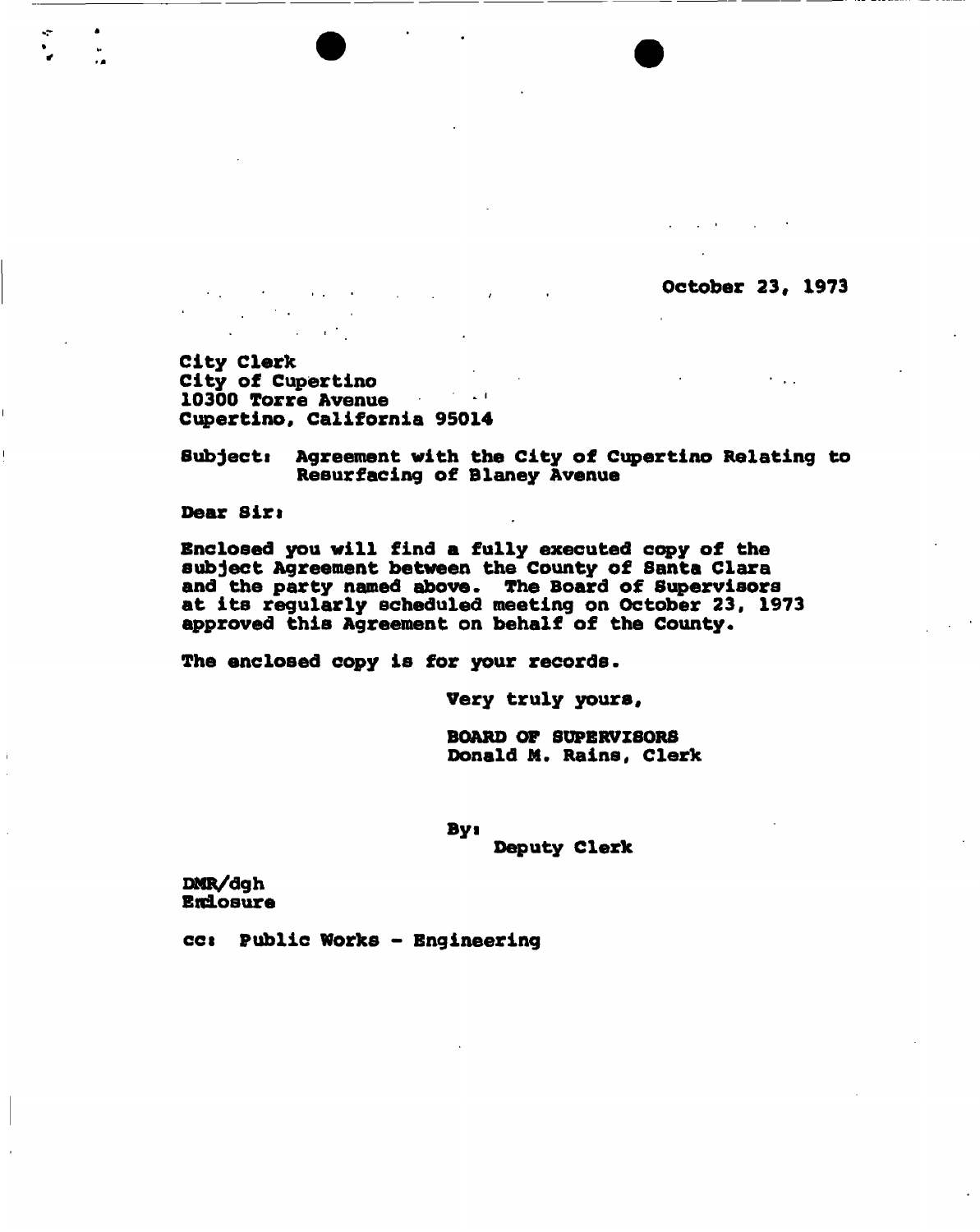| <b>County of Santa Clace</b> |                                                 |            | <b>Department of Public Works</b><br>1555 Berger Drive<br>San Jose, California 95112 |       |  |  |
|------------------------------|-------------------------------------------------|------------|--------------------------------------------------------------------------------------|-------|--|--|
| California                   | MEMORANDUM<br><b>TRANSMITTAL</b>                |            | $S.D^{\bullet}$                                                                      | 5     |  |  |
|                              | Page 1 of 1<br>$\bullet$                        | DATE:      | October 10, 1973                                                                     |       |  |  |
| FOR:                         | BOARD OF SUPERVISORS AGENDA OF                  | October 23 |                                                                                      | 19 73 |  |  |
| FROM:                        | MONTINI, PUBLIC WORKS, ENGR.                    |            |                                                                                      |       |  |  |
| TITLE:                       | SHARING AGREEMENT BETWEEN COUNTY<br><b>COST</b> | <b>AND</b> | CUPERTINO                                                                            |       |  |  |

REGARDING RESURFACING OF A PORTION OF BLANEY AVE.

## DESCRIPTION:

The attached agreement provides for full payment by the City of Cupertino for the resurfacing of Blaney Ave. between Junipero Serra Freeway (Route 280) and Forest Avenue.

This area is entirely within the city limits of Cupertino. It is proposed that this work be included in a larger resurfacing contract which the County will advertise and award in the near future. This larger contract will cover resurfacing at a number of various locations in the County. There will be no additional cost to the County to include the above resurfacing in our contract.

Approval is recommended.

Upon execution by the Board of Supervisors, please forward one fully executed copy to the City of Cupertino for their files.

 $LM: LJM: fm$ 

attachments

| M<br>PPROVED:         | JAMES POTT        | HOWARD CAMPEN                        |
|-----------------------|-------------------|--------------------------------------|
| AGENDA DATA:          | DATE:<br>ITEM NO: | BOARD ACTION:<br><u>-967 23 1973</u> |
| $\left($ 755 REV 2/73 |                   |                                      |